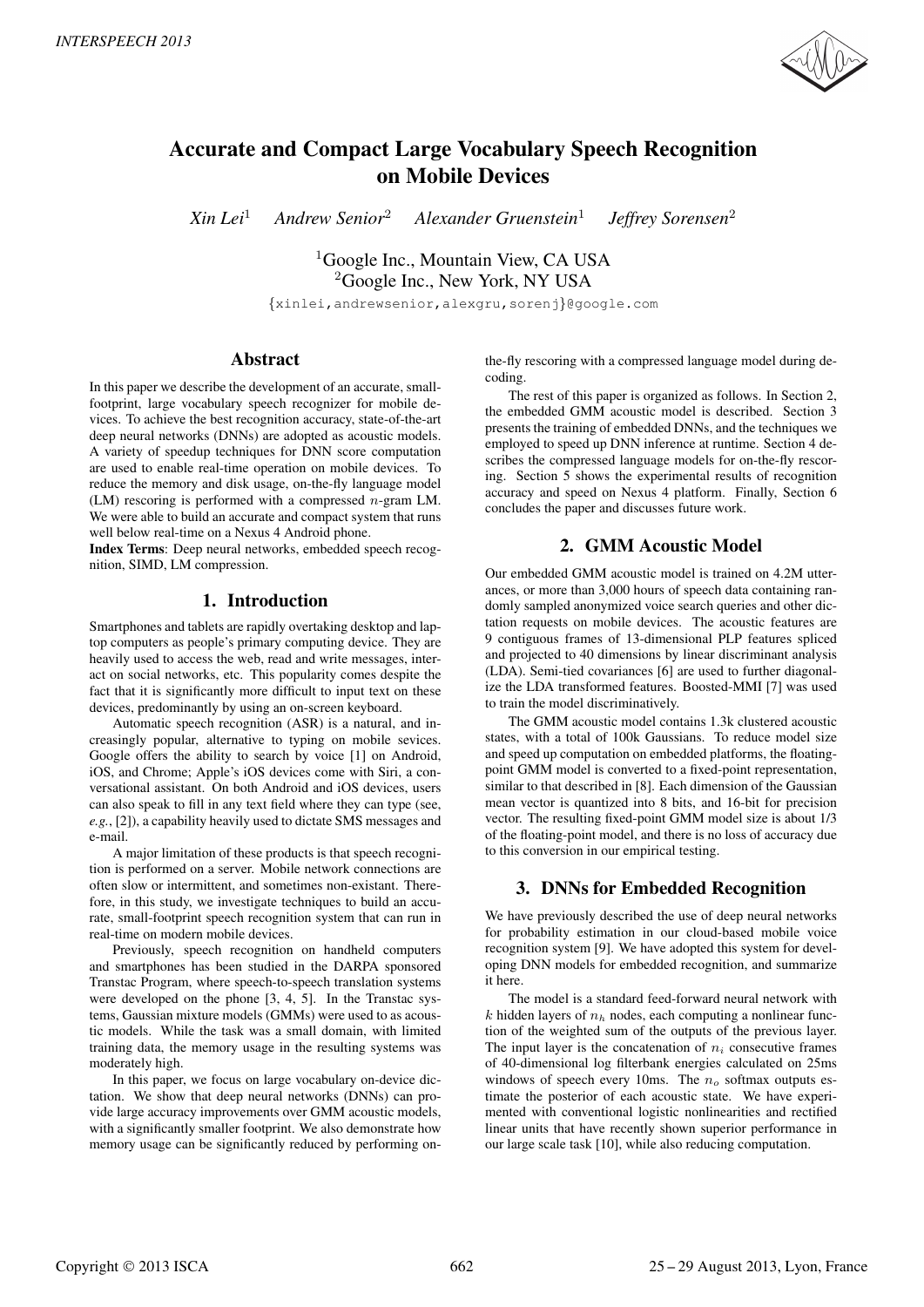While our server-based model has 50M parameters ( $k = 4$ ,  $n_h = 2560$ ,  $n_i = 26$  and  $n_o = 7969$ ), to reduce the memory and computation requirement for the embedded model, we experimented with a variety of sizes and chose  $k = 6$ ,  $n_h = 512$ ,  $n_i = 16$  and  $n_o = 2000$ , or 2.7M parameters. The input window is asymmetric; each additional frame of future context adds 10ms of latency to the system so we limit ourselves to 5 future frames, and choose around 10 frames of past context, trading off accuracy and computation.

Our context dependency (CD) phone trees were initially constructed using a GMM training system that gave 14,247 states. By pruning this system using likelihood gain thresholds, we can choose an arbitrary number of CD states. We used an earlier large scale model with the full state inventory that achieved around 14% WER to align the training data, then map the 14k states to the desired smaller inventory. Thus we use a better model to label the training data to an accuracy that cannot be achieved with the embedded scale model.

### 3.1. Training

Training uses conventional backpropagation of gradients from a cross entropy error criterion. We use minibatches of 200 frames with an exponentially decaying learning rate and a momentum of 0.9. We train our neural networks on a dedicated GPU based system. With all of the data available locally on this system, the neural network trainer can choose minibatches and calculate the backpropagation updates.

#### 3.2. Decoding speedup

Mobile CPUs are designed primarily for lower power usage and do not have as many or as powerful math units as CPUs used in server or desktop applications. This makes DNN inference, which is mathematically computationally expensive, a particular challenge. We exploit a number of techniques to speed up the DNN score computation on these platforms.

As described in [11], we use a fixed-point representation of DNNs. All activations and intermediate layer weights are quantized into 8-bit signed char, and biases are encoded as 32-bit int. The input layer remains floating-point, to better accommodate the larger dynamic ranges of input features. There is no measured accuracy loss resulting from this conversion to fixed-point format.

Single Instruction Multiple Data (SIMD) instructions are used to speed up the DNN computation. With our choice of smaller-sized fixed-point integer units, the SIMD acceleration is significantly more efficient, exploiting up to 8 way parallelism in each computation. We use a combination of inline assembly to speed up the most expensive matrix multiplication functions, and compiler intrinsics in the sigmoid and rectified linear calculations.

Batched lazy computation [11] is also performed. To exploit the multiple cores present on modern smartphones, we compute the activations up to the last layer in a dedicated thread. The output posteriors of the last layer are computed only when needed by the decoder in a separate thread. Each thread computes results for a batch of frames at a time. The choice of batch size is a tradeoff between computation efficiency and recognition latency.

Finally, frame skipping [12] is adopted to further reduce computation. Activations and posteriors are computed only every  $n_b$  frames and used for  $n_b$  consecutive frames. In experiments we find that for  $n_b = 2$ , the accuracy loss is negligible; however for  $n_b \geq 3$ , the accuracy degrades quickly.

## 4. Language Model Compression

We create  $n$ -gram language models appropriate for embedded recognition by first training a 1M word vocabulary and 18M n-gram Katz-smoothed 4-gram language model using Google's large-scale LM training infrastructure [13]. The language model is trained using a very large corpus (on the order of 20 billion words) from a variety of sources, including search queries, web documents and transcribed speech logs.

To reduce memory usage, we use two language models during decoding. First, a highly-pruned LM is used to build a small CLG transducer [14] that is traversed by the decoder. Second, we use a larger LM to perform on-the-fly lattice rescoring during search, similar to [15]. We have observed that a CLG transducer is generally two to three times larger than a standalone LM, so this rescoring technique significantly reduces the memory footprint.

Both language models used in decoding are obtained by shrinking the 1M vocabulary and 18M  $n$ -gram LM. We aggressively reduce the vocabulary to the 50K highest unigram terms. We then apply relative entropy pruning [16] as implemented in the OpenGrm toolkit [17]. The resulting finite state model for rescoring LM has 1.4M n-grams, with just 280K states and 1.7M arcs. The LM for first pass decoding contains only unigrams and about 200 bigrams.

We further reduce the memory footprint of the rescoring LM by storing it in an extremely memory-efficient manner, discussed below.

#### 4.1. Succinct storage using LOUDS

If you consider a backoff language model's structure, the failure arcs from  $(n + 1)$ -gram contexts to *n*-gram contexts and, ultimately, to the unigram state form a tree. Trees can be stored using 2 bits per node using a level-order unary degree sequence (LOUDS), where we visit the nodes breadth-first writing 1s for the number of  $(n + 1)$ -gram contexts and then terminating with a 0 bit. We build a bit sequence similarly for the degree of outbound non- $\phi$  arcs.

The LOUDS data structure provides *first-child*, *last-child*, and *parent* navigation, so we are able to store a language model without storing any next-state values. As a contiguous, indexfree data object, the language model can be easily memory mapped.

The implementation of this model is part of the *OpenFst* library [18] and covered in detail in [19]. The precise storage requirements, measured in bits, are

$$
4n_s + n_a + (W + L)(n_s + n_a) + Wn_f + c
$$

where  $n_s$  is the number of states,  $n_f$  the number of final states,  $n_a$  is the number of arcs, L is the number of bits per wordid, and  $W$  is the number of bits per probability value. This is approximately one third the storage required by OpenFst's vector representation. For the models discussed here, we use 16 bits for both labels and weights.

During run time, to support fast navigation in the language model, we build additional indexes of the LOUDS bit sequences to support the operations  $\text{rank}_b(i)$  the number of b valued bits before index i, and its inverse  $select_b(r)$ . We maintain a two level index that adds an additional  $0.251(4n_s + n_a)$  bits. Here it is important to make use of fast assembly operations such as *find first set* during decoding, which we do through compiler intrinsics.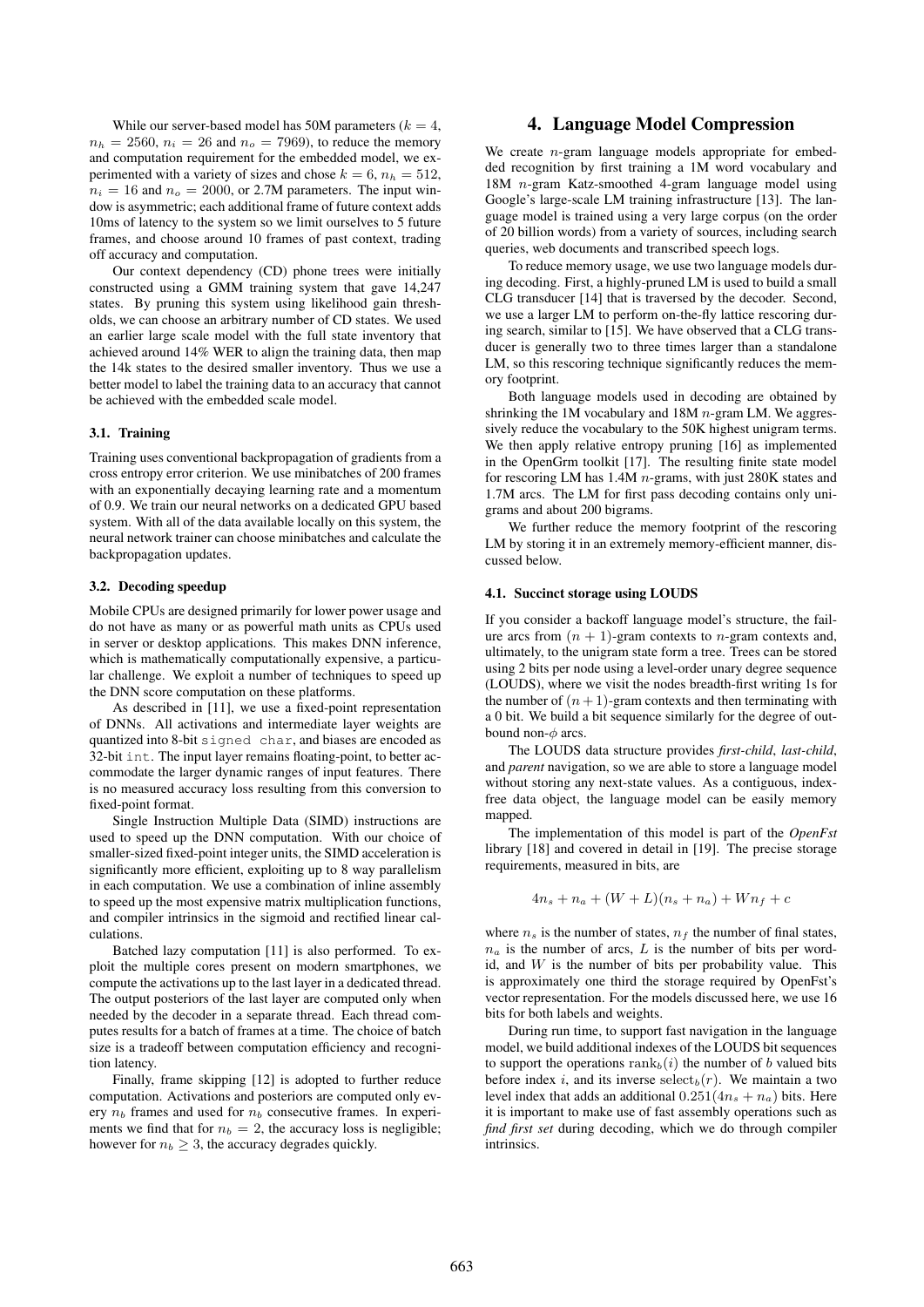## 4.2. Symbol table compression

The word symbol table for an LM is used to map words to unique identifiers. Symbol tabels are another example of a data structure that can be represented as a tree. In this case we relied upon the implementation contained in the MARISA library [20].

This produces a symbol table that fits in just one third the space of the *concatenated strings* of the vocabulary, yet provides a bidirectional mapping between integers and vocabulary strings. We are able to store our vocabulary in about 126K bytes, less than 3 bytes per entry in a memory mappable image.

The MARISA library assigns the string to integer ids during compression, so we relabel all of the other components in our system to match this assignment.

# 5. Experimental Results

To evaluate accuracy performance, we use a test set of 20,000 anonymized transcribed utterances from users speaking in order to fill in text fields on mobile devices. This biases the test set towards dictation, as opposed to voice search queries, because dictation is more useful than search when no network connection is available.

To measure speed performance, we decode a subset of 100 utterances on an Android Nexus 4 (LG) phone. The Nexus 4 is equipped with a 1.5GHz quad-core Qualcomm Snapdragon S4 pro CPU, and 2GB of RAM. It runs the Android 4.2 operating system. To reduce start up loading time, all data files, including the acoustic model, the CLG transducer, the rescoring LM and the symbol tables are memory mapped on the device. We use a background thread to "prefetch" the memory mapped resources when decoding starts, which mitigates the slowdown in decoding for the first several utterances.

#### 5.1. GMM acoustic model

The GMM configuration achieves a word error rate (WER) of 20.7% on this task, with an average real-time (RT) factor of 0.63. To achieve this speed, the system uses integer arithmetic for likelihood calculation and decoding. The Mahalanobis distance computation is accelerated using fixed-point SIMD instructions. Gaussian selection is used to reduce the burden of likelihood computation, and further efficiencies come from computing likelihoods for batches of frames.

### 5.2. Accuracy with DNNs

We compare the accuracy of DNNs with different configurations to the baseline GMM acoustic model in Table 1. A DNN with 1.48M parameters already outperforms the GMM in accuracy, with a disk size of only 17% of the GMM's. By increasing the number of hidden layers from 4 to 6 and number of outputs from 1000 to 2000, we obtain a large improvement of 27.5% relative in WER compared to the GMM baseline. The disk size of this DNN is 26% of the size of the GMMs.

For comparison, we also evaluate a server-sized DNN with an order of magnitude of more parameters, and it gives 12.3% WER. Note that all experiments in Table 1 use smaller LMs in decoding. In addition, with an un-pruned server LM, the server DNN achieves 9.9% WER while the server GMM achieves 13.5%. Therefore, compared to a full-size DNN server system, there is a 2.4% absolute loss due to smaller LMs, and 2.8% due to smaller DNN. Compared to the full-size GMM server system, the embedded DNN system is about 10% relatively worse in WER.

The impact of frame skipping is evaluated with the  $DNN_6 \times 512$  model. As shown in Table 2, the accuracy performance quickly degrades when  $n_b$  is larger than 2.

Table 2: *Accuracy results with frame skipping in a DNN system.*

| $\mathbf{v}$<br>v |  | v | v<br>ີ |  |
|-------------------|--|---|--------|--|

#### 5.3. Speed benchmark

For speed benchmark, we measure average RT factor as well as 90-percentile RT factor. As shown in Table 3, the baseline GMM system with SIMD optimization gives an average RT factor of 0.63. The fixed-point DNN gives  $1.32 \times RT$  without SIMD optimization, and  $0.75 \times RT$  with SIMD. Batched lazy computation improves average RT by 0.06 but degrades the 90 percentile RT performance, probably due to less efficient ondemand computation for difficult utterances. After frame skipping with  $n_b = 2$ , the speed of DNN system is further improved slightly to  $0.66 \times RT$ . Finally, the overhead of the compact LOUDS based LM is about  $0.13 \times RT$  on average.

Table 3: *Averge real-time (RT) and 90-percentile RT factors of different system settings.*

|                   | Average RT | RT(90) |
|-------------------|------------|--------|
| <b>GMM</b>        | 0.63       | 0.90   |
| DNN (fixed-point) | 1.32       | 1.43   |
| $+ SIMD$          | 0.75       | 0.87   |
| + lazy batch      | 0.69       | 1.01   |
| + frame skipping  | 0.66       | 0.97   |
| + LOUDS           | 0.79       | 1.24   |

#### 5.4. System Footprint

Compared to the baseline GMM system, the new system with LM compression and DNN acoustic model achieves a much smaller footprint. The data files sizes are listed in Table 4. Note that conversion of the 34MB floating-point GMM model to a 14MB fixed-point GMM model itself provides a large reduction in size.

The use of DNN reduces the size by 10MB, and the LM compression contributed to another 18MB reduction. Our final embedded DNN system size is reduced from 46MB to 17MB, while achieving a big WER reduction from 20.7% to 15.2%.

## 6. Conclusions

In this paper, we have described a fast, accurate and smallfootprint speech recognition system for large vocabulary dictation on the device. DNNs are used as acoustic model, which provides a 27.5% relative WER improvement over the baseline GMM models. The use of DNNs also significantly reduces the memory usage. Various techniques are adopted to speed up the DNN inference at decoding time. In addition, a LOUDS based language model compression reduces the rescoring LM size by more than 60% relative. Overall, the size of the data files of the system is reduced from 46MB to 17MB.